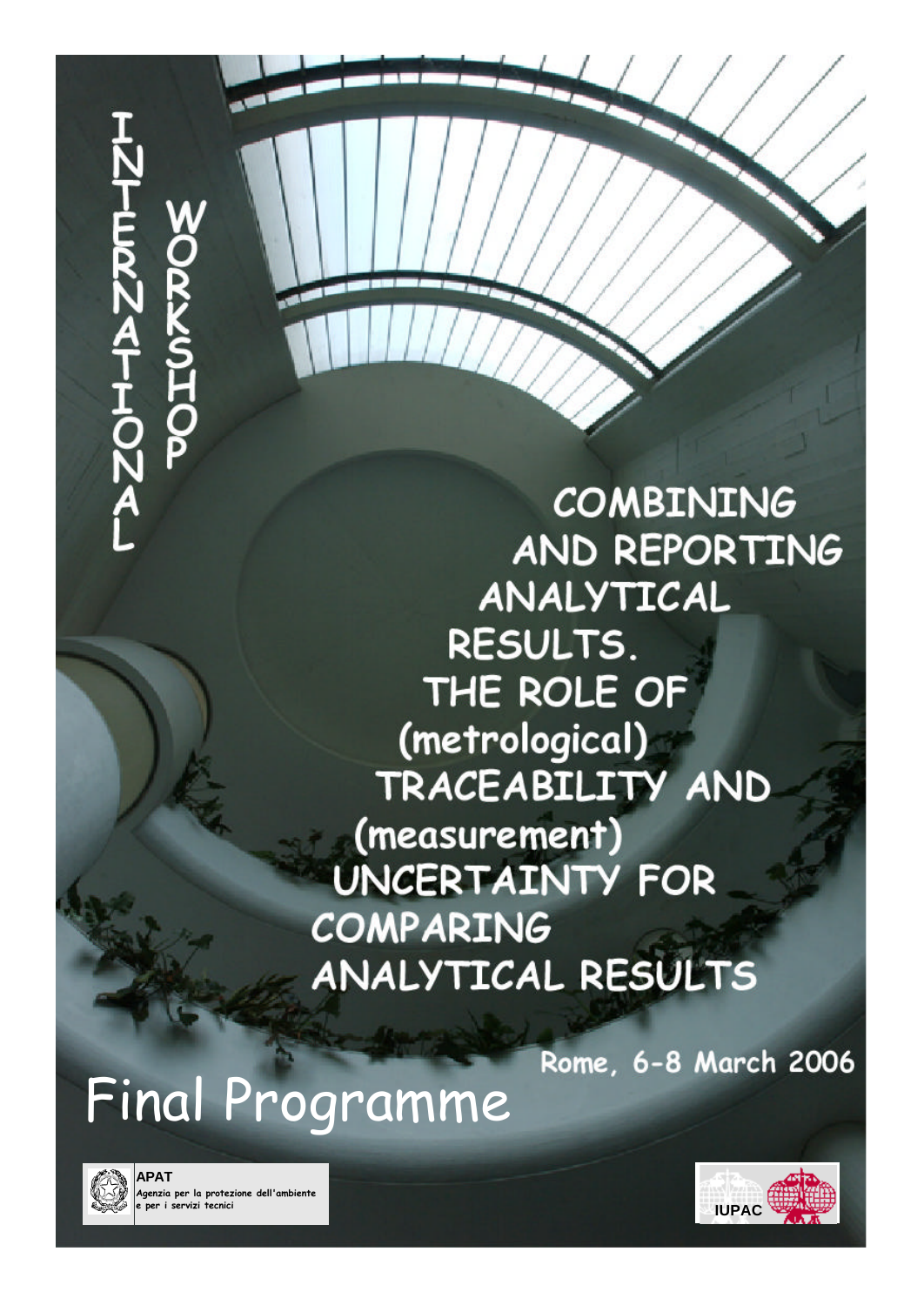



**APAT Agenzia per la protezione dell'ambiente**

**ORGANIZED BY** 



*Agenzia per la protezione dell'ambiente e per i servizi tecnici (APAT) International Union of Pure and Applied Chemistry (IUPAC)*

# **SPONSORED BY**

tro Sviluppo









*Centro Sviluppo Materiali S.p.A. (CSM) International Atomic Energy Agency (IAEA) Consultative Committee for Amount of Substance - Metrology in Chemistry (BIPM CCQM) Co-operation on International Traceability in Analytical Chemistry (CITAC) ISO Committee on Reference Materials (ISO REMCO) United Nations Industrial Development Organization (UNIDO)*

# **PROGRAM COMMITTEE**

*Maria Belli (APAT) Paolo de Zorzi (APAT) Ales Fajgelj (IAEA,IUPAC) Umberto Sansone (IAEA) Fabrizio Falcioni (CSM)*

# **ORGANIZING COMMITTEE**

*Silvia Rosamilia (APAT) Giorgia Gelati (CSM) Teresa Guagnini (APAT) Fabrizio Babalini (APAT)*

**INTERNATIONAL WORKSHOP**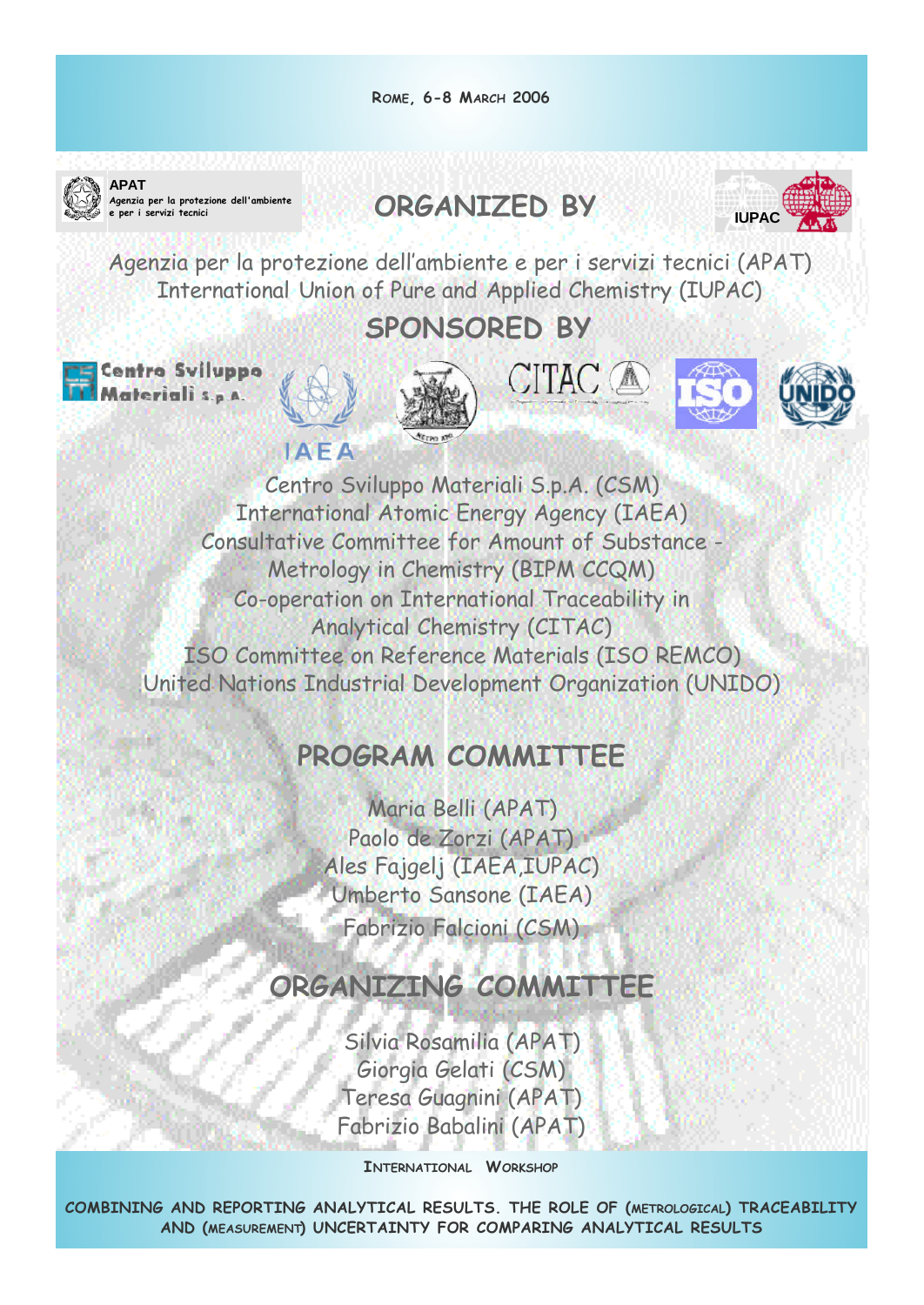## *BACKGROUND AND AIM OF THE WORKSHOP*

*Many important decisions are based on quantitative (analytical) measurement results. For example, for checking the compliance of environmental quality to legislative limits, in assessing the status of the environment or the food quality, the users of analytical results (decision makers, scientific users, etc.) need reliable analytical data. Confidence in data obtained in different laboratories at national and international levels is a prerequisite to reach this objective.*

*There is now a formal requirement for laboratories to introduce quality assurance measures to ensure and to demonstrate that they are capable of providing data of the required quality. Such measures include between the others: the use of validated methods of analysis; the use of internal quality control procedures; participation in proficiency testing schemes; accreditation based on relevant standards (e.g. the ISO 17025 standard), and establishing metrological traceability of their measurements results, which have to be reported with their associated uncertainties.*

*In many measurement areas (chemical and biological analysis) some of the above listed requirements are still not always fulfilled. The ways, how to do it, are still under discussion. For example:*

- *· A degree to which the results obtained by different analytical methods or in different laboratories are expected to agree.*
- *· Metrological traceability and accepted stated references (defined measurement standard or SI units).*
- *· Approaches to quantification, reporting and use of information on uncertainty associated with single or combined measurement results.*
- *· Methods used in laboratory performance assessment (e.g. proficiency tests).*

*The aim of the workshop is to review and compare current practices from various measurement areas and fields in dealing with above listed topics. It should provide a ground for better understanding, exchange of views and open eventual pathways for improvements and harmonization.*

# *WORKSHOP VENUE*

*The Workshop will be held in Rome at Italian Environmental Protection Agency (APAT) Laboratories, within the Materials Research Centre "Centro Sviluppo Materiali S.p.A.". The place of the workshop is located in Castel Romano district, in Via di Castel Romano, 100 - 00128 - Rome - Italy*

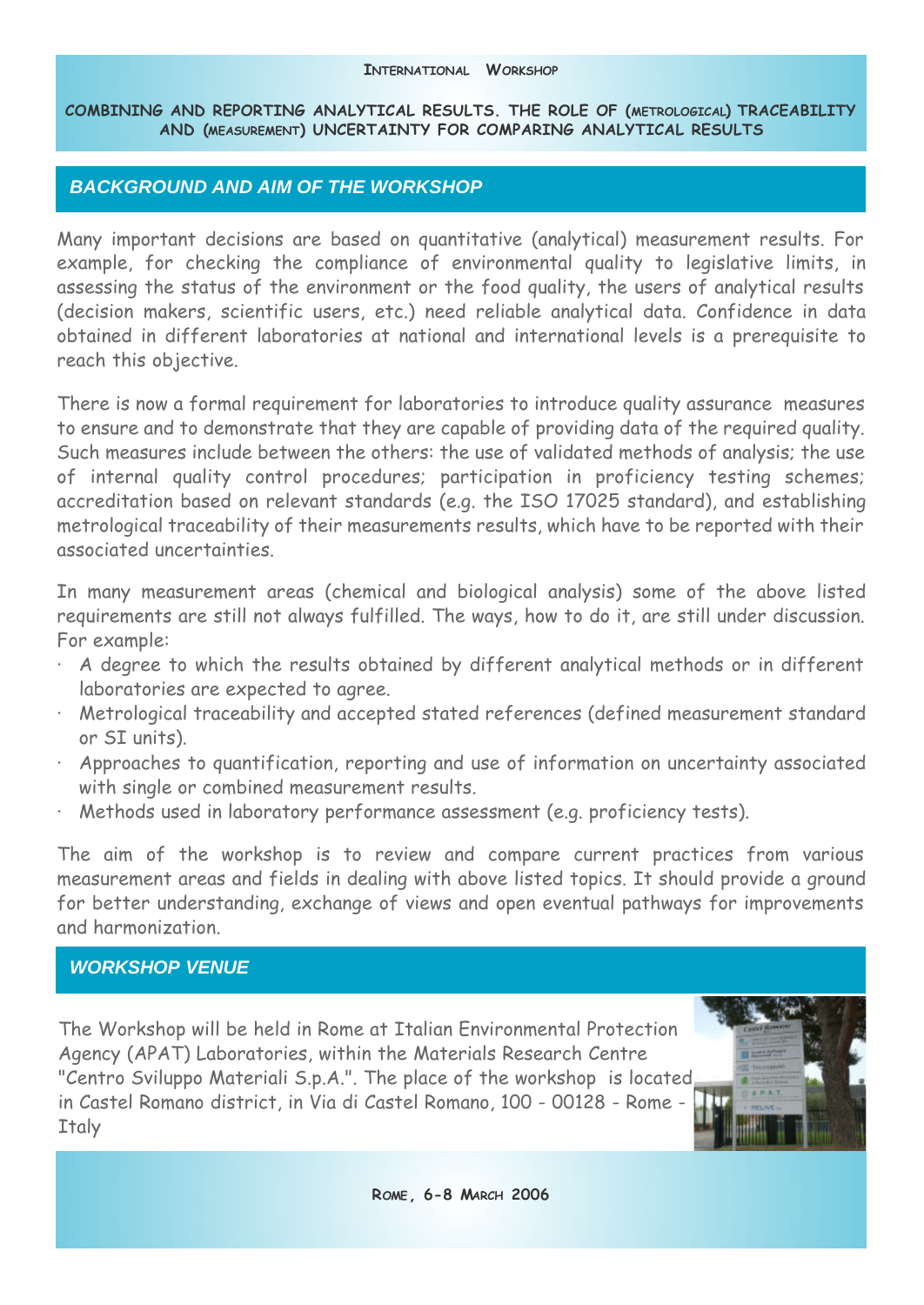# *ROME .....*

*Rome, well known as a thousand years old city, doesen't require a presentation!*

*Just it may be remembered it is the Hole See of the Papacy and focal point for artists all around the world from Renaissance on, open laboratory for "full scale" experimentation during baroque and, finally, capital of Italy after 1870. The countless inimitable results are on displaying for everybody strolling streets, squares and any corners of the not well known Rome. Every culture left here unique imprints you can pick up and choose and fix in your mind or camera then melt with the toppest offer of the today living city of culture (museums, world level exhibitions, music) fashion, shopping, excellent "slow food", tender climate, attractive surroundings and warm welcome by roman people.*

# *HOW TO GET TO ROME*

- *By car: motorways connect Rome to the most important cities of Italy and Europe (Highway A1 from Milano and from Napoli)*
- *By train: Rome is well served by trains. Fast connection by EUROSTAR trains is available between Rome and the main Italian towns, as well as from other European cities. Further information on website:* **www.trenitalia.it***.*
- *By plane: Rome has two main airports for passengers transportation, FIUMICINO (Leonardo da Vinci) and CIAMPINO (G.B. Pastine). Both airports are well connected with Rome through trains, buses (from Airport to Main Railway Station "Roma Termini") and taxi. We strongly advise to use only the white licensed taxi with meters. Detailed information are easily found on* **www.adr.it** *website***.**

# *HOTEL ACCOMODATION AND PUBLIC TRANSPORT*

*Please make your hotel reservation at your earliest convenience. We advice, anyway, to book the hotel as soon as possible, taking into account the high presence of tourists over all the year. Please notice that no official workshop agency is operating.* 

*An indication of hotels, among the citycenter and Eur zone is listed hereinafter.*

*While booking the hotel, consider that the meeting point of the shuttle bus service established by the workshop's organization to move the participants towards the workshop location will be in EUR zone (suburb of Rome and businness zone).* 

*A wider list of hotels in Rome is available on* **www.romaclick.it** *website.*

The meeting point is easily reachable from the citycenter by underground.

*Rome is served by bus and underground services, consultable through the website:* **www.metroroma.it** *(underground service),* **www.atac.roma.it** *(bus service), and by taxi too. (suggested taxi number: +39-06-5551, +39-06-4157, +39-06-3570, +39-06-6645).*

### **INTERNATIONAL WORKSHOP**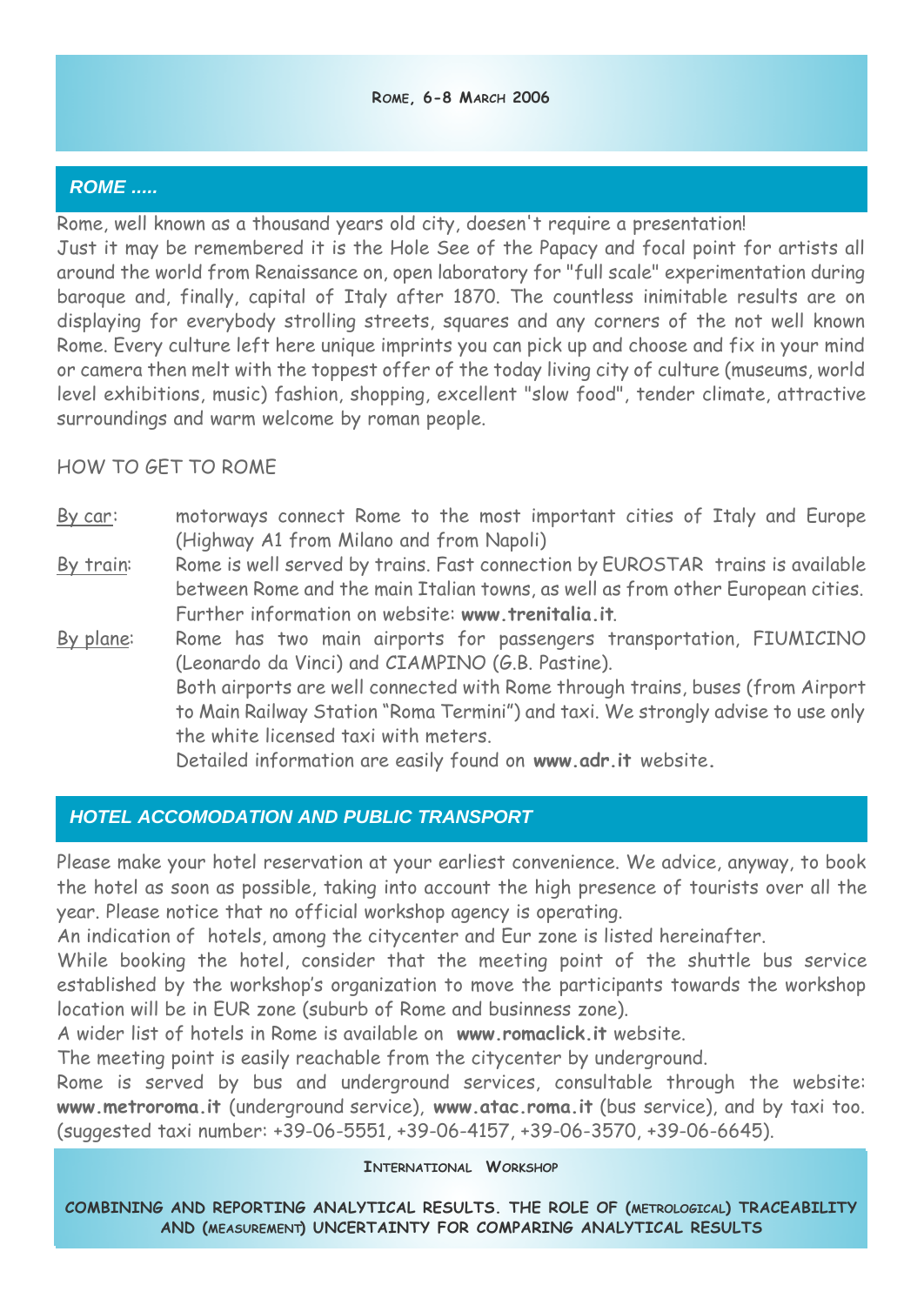### *HOTEL ACCOMODATION AND PUBLIC TRANSPORT*

*Please refer to* **APAT-IUPAC Workshop** *when you will make your hotel reservation and, in any case, consider that the rates are indicative because subject to specific variations according to the hotel marketing policy.* 

### **CITY CENTER**

**HOTEL MERCURE DELTA COLOSSEO***\*\*\*\** **HOTEL ARTDECO***\*\*\*\* Via Labicana, 144 Via Palestro, 19 Tel.+39-06-7001874 fax +39-06-7005781 Tel. 39-06-4457588 Fax 39-06-4441483 www.accorhotels.com www.travel.it/roma/artedeco Single B/B € 133,00 - Double use € 166,00 Single B/B € 120,00 - Double use € 155,00*

**HOTEL BRITANNIA***\*\*\*\** **HOTEL PRESIDENT***\*\*\*\* Via Napoli, 64 Via Emanuele Filiberto, 173 Tel. +39-06-4883153 Ffax +30-06-4882343 Tel +39-06-770121 Fax +39-06-7008740 www.hotelbritannia.it www.bestwestern.it Double use B/B € 168,00 Single B/B € 118,00 - Double use € 129,00*

**HOTEL MEDITERRANEO***\*\*\** **HOTEL UNIVERSO***\*\*\* Via Cavour, 15 Via Principe Amedeo, 5/b Tel. +39-06-4814276 Fax 39-06-4744105 Tel. +39-06-476811 Fax +39-06-4745125 www.bettojahotels.it www.bestwestern.it Single B/B € 147,00 - Double use € 196,00 Single B/B € 132,00 - Double use € 148,00*

**HOTEL AMALIA\*\*\* HOTEL SAN VALENTINO\*\*\*** *Via Germanico, 66 Via Ezio, 55 Tel. + 39-06-39723356 - Fax +39-06-39723365 Tel. + 39-06-3240555 - Fax +39-06-3216515 www.hotelamalia.com Single B/B € 104,00 - Double use € 155,00 Single B/B € 100,00 - Double use € 115,00*

**HOTEL COLUMBIA\*\*\* FORTIS' GUEST HOUSE\*\*** *Via del Viminale, 15 Via Fornovo, 7 www.hotelcolumbia.com Single B/B € 111,00 - Double use € 132,00 Single B/B € 52,00 - Double use € 89,00*

*Tel. 39-06-4883509 - Tel. +39-06-3200738 Fax +39-06-3212222*

#### **EUR ZONE**

**HOTEL SHERATON\*\*\*\* HOTEL DEI CONGRESSI\*\*\*\*** *Via del Pattinaggio, 100 Viale Shakespeare, 29 Tel. +39-06-54531 Tel. +39-06-5926021 www.sheraton.com/roma www. hoteldeicongressiroma.com Single B/B € 227,00 - Double use € 252,00 Single B/B € 135.00 - Double use € 150,00*

**VILLA EUR PARCO DEI PINI** *P.le Marcellino Champagnat, 2 Tel. +39-06-54220627 www.villaeur.it Single B/B € 71.50 - Double use € 88,00*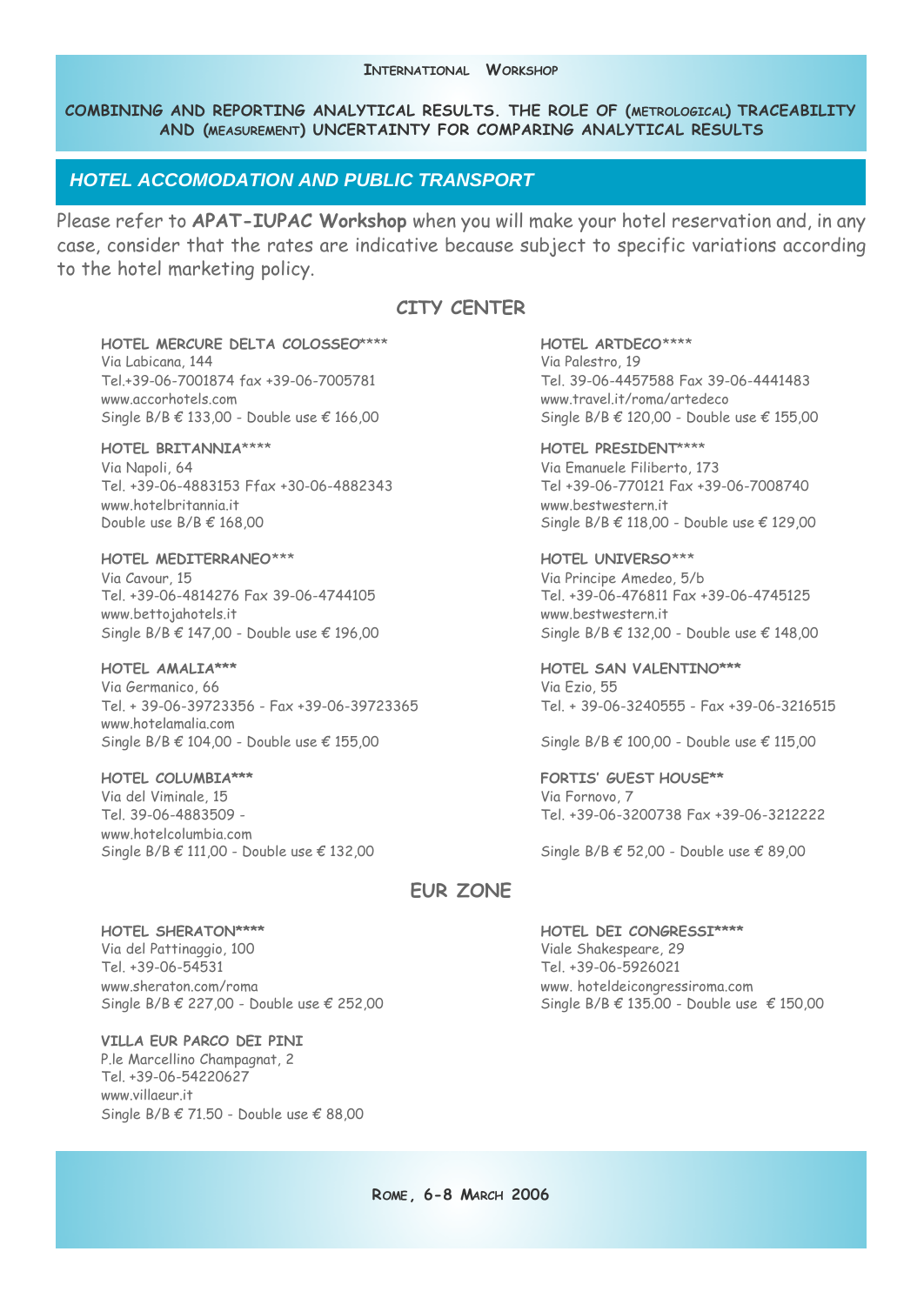#### **ROME, 6-8 MARCH 2006**

## *TRANSPORTATION*



*Transportation will be provided during the workshop period to help participants in reaching the Workshop and Social Dinner venues. A bus transfer from the nearest underground station - EUR Palasport (M3 station of Line B) - to APAT and vice-versa, will be organized in the morning and at the end of the sessions (6***th***,7***th***,8***th** *March). The bus transfer (TROTTA Service) meeting point is upstairs the station EUR Palasport, in Viale America, just in front of BELVEDERE BAR (departures from EUR Palasport-meeting point see the map).*

*Timetable are hereafter reported:*

*Timetable - Bus for Workshop Location*

|                                         | 6 <sup>th</sup> March | 7th March | 8 <sup>th</sup> March |
|-----------------------------------------|-----------------------|-----------|-----------------------|
| From Eur Palasport to Workshop Location | 8.00                  | 8.00      | 8.45                  |
| From Workshop Location to Eur Palasport | 18.30                 | 17.45     | 17.00                 |

*A transport to Fiumicino Airport is foreseen on 8***th** *March at 17.00. The cost of this service is included in the workshop fee.*

# **HOW TO REACH BY CAR THE WORKSHOP LOCATION**



*1) By car from the "Leonardo da Vinci" Fiumicino airport: Take the high way "Roma-Fiumicino" to Roma till the Grande Raccordo Anulare (GRA).*

*Take the GRA, south direction (Napoli), till the Pontina exit (direction Pomezia/Latina) 2) Take the Pontina road till the "Castel Romano/Zona industriale" exit (about 15 km from the GRA, it comes after the "Pratica di Mare" exit). Follow the main street and the signs, drive living the "URMET" company on your right till you reach CSM on your left. 3) By car from "down town": reach the EUR area then take the Pontina road (see point 2)*

**INTERNATIONAL WORKSHOP**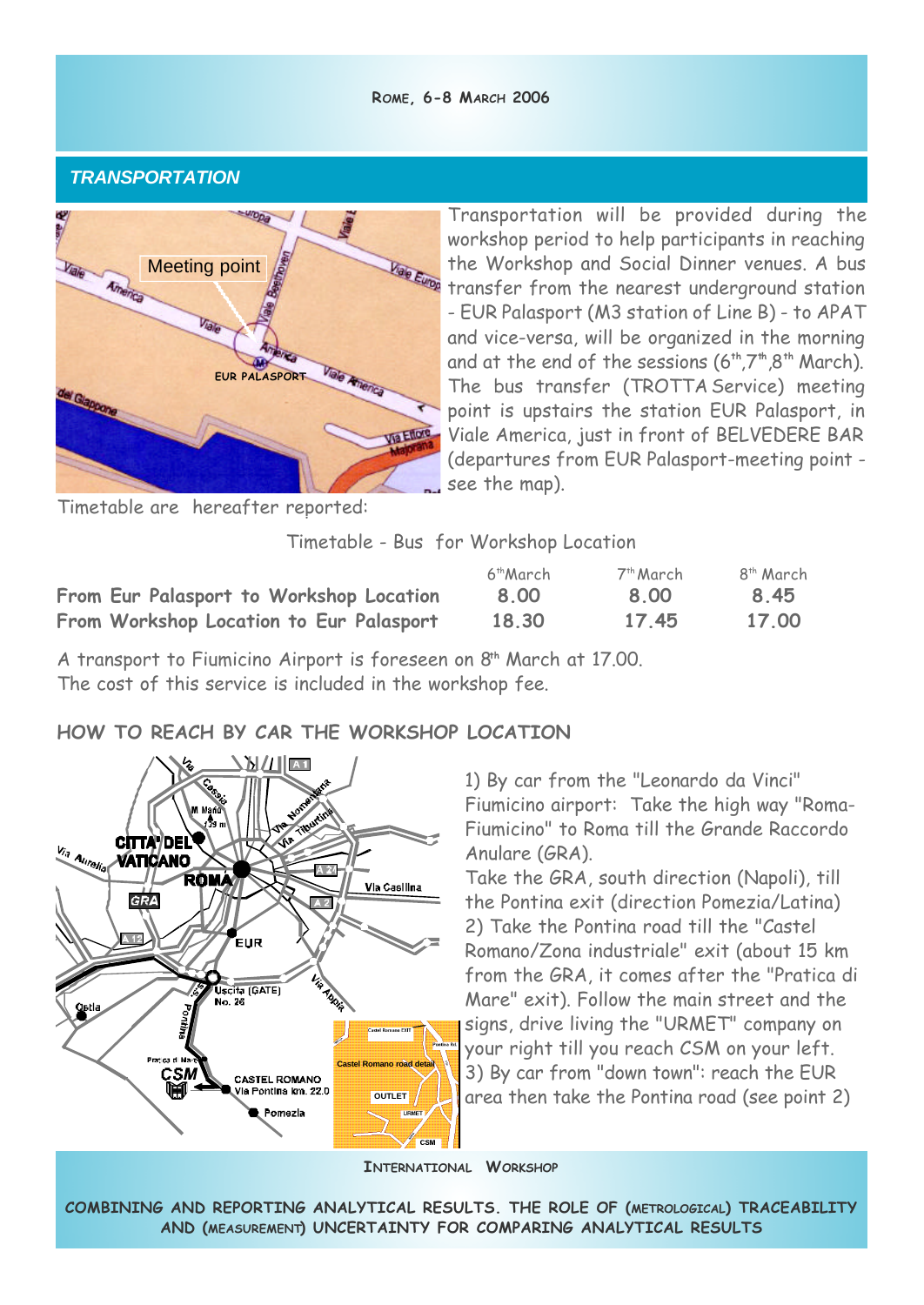# *SOCIAL DINNER*

*A Social Dinner has been designed to give participants the opportunity of meeting informally and enjoy Rome's atmosphere.*

*It will be held on the evening of 7th March 2006. The location and timetable for dedicated bus transfer service will be decided upon the number of reservations and it will be comunicated during the Workshop. The Social Dinner is included in the registration fee. Accompanying person needs an additional payment of € 80,00.*

*In order to book your place at the dinner, please confirm your adhesion, including the name of the accompanying person, by email at the following email-address, as soon as possible:* **apat.iupac@apat.it***. Reservation received after February 10th will not be garanteed.*

# *REGISTRATION FEE*

*Workshop participant: € 320,00 - VAT included (***Before** *February 3, 2006) € 400,00 - VAT included (***After** *February 3, 2006)*

*€ 80,00 - VAT included - for accompanying person at social dinner*

*Registration fee includes:*

- *Book of abstracts and Proceedings*
- *Attendance at the technical sessions*
- *Lunches and Coffee breaks during the Workshop*
- *Social dinner*

*- Transport service from/to EUR Palasport Metro Station to/from the workshop location.*

*Participants are kindly asked to send the attached registration form by fax no. +39-06- 5050519. Registration on-line is possible on* **www.apat.gov.it***.*

# **PAYMENT,** *CANCELLATIONS AND REFUNDS*

*The payment of registration fee (including accompanying person) must be done:*

l *By bank transfer to the order of: CENTRO SVILUPPO MATERIALI S.p.A. - CSM at "MONTE DEI PASCHI DI SIENA" Ag. 11 - Piazza dei Navigatori, 13 - Roma - Italy IBAN CODE: IT 36O Ø1Ø3Ø Ø3211 ØØØØØØ177845 SWIFT CODE: PASCITMM The transfer order must specify the name of the delegate and of the eventual accompanying person to the social dinner, as well as the reference "COMBINING AND REPORTING ANALYTICAL RESULTS - International Workshop".* 

**OR**

l *By non-transferible bank cheque, negotiable in Italy, to the order of "CENTRO SVILUPPO MATERIALI S.p.A.", just in case you could not manage for a bank transfer order.*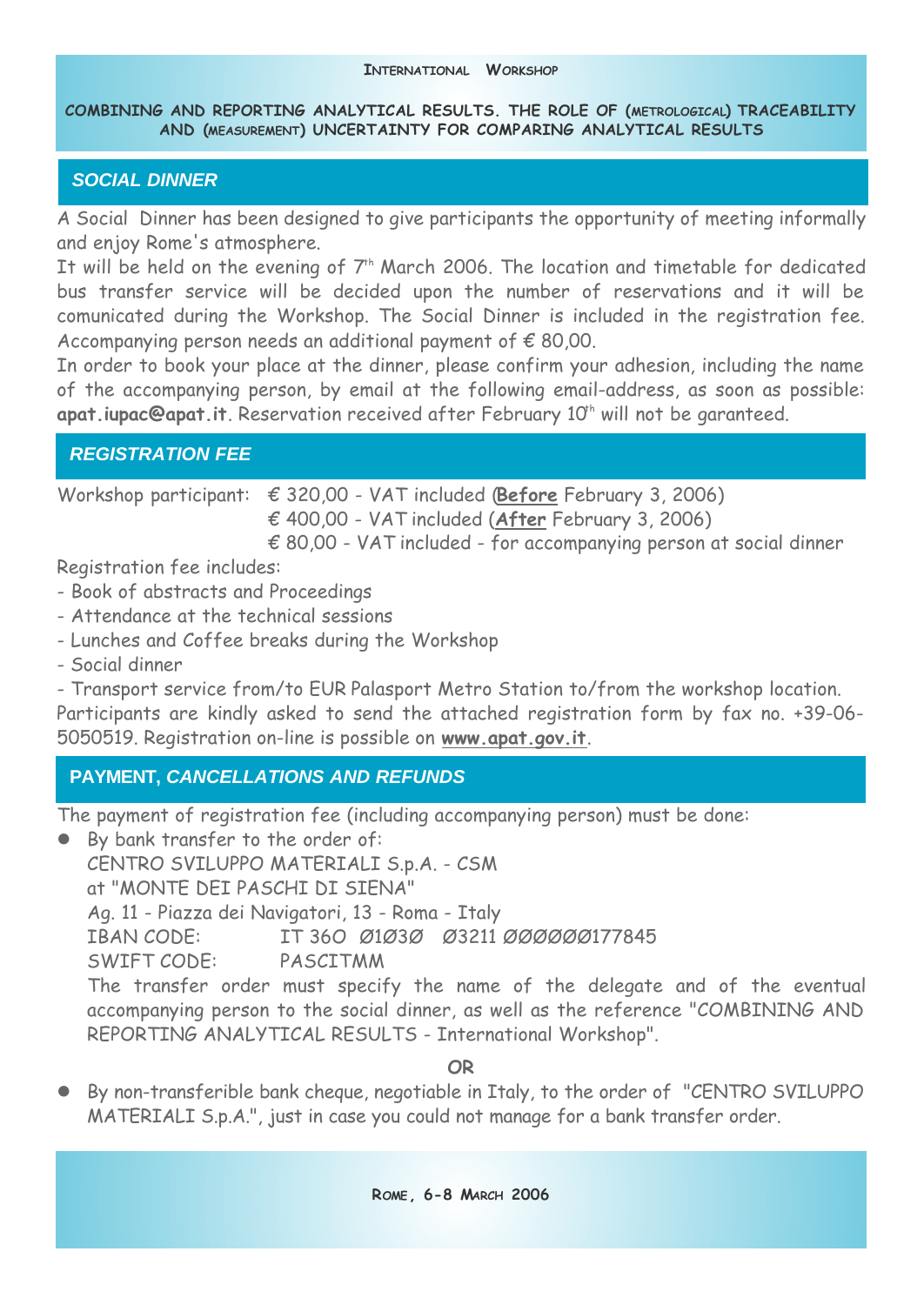# **PAYMENT,** *CANCELLATIONS AND REFUNDS*

*A copy of the transfer order must be sent by fax to APAT - att.n Mr. Fabrizio Babalini (+39065050519) and to CSM - att.n Mrs. Sandra Fulgenzi (+39065055481). Please note that the bank order must be forwarded specifying, in the reason for payment, that "expences are not to be charged to the recipient". Receipted invoice will be sent to the Company or to the private person, by the time Centro Sviluppo Materiali S.p.A. visualize the effective payment of the registration fee*

*On-site cash payment it is NOT foreseen.*

*For cancellation, written notification should be sent by e-mail (apat.iupac@apat.it) or by fax (+39 065050519). An administrative charge of 20% will apply to cancellation made BEFORE February 2, 2006. NO REFUNDS will be made on cancellations made after this date. Substitutes will be accepted at any time.*

# *PRESENTATIONS*

*Oral presentation are limited to 15 minutes. Computers and video projectors will be available.*

*Poster should be prepared to fit within the 90 cm (width) x 110 cm (height). Authors are kindly required to post up the presentation on Monday (March 6) morning and remove it by Wednesday (March 8). They are invited to summarize the main poster's content by a short oral presentation (not more than 5 minutes) during the related Session.*

# *PROCEEDINGS*

*Full papers of all invited speakers and the more relevant presentations will be peer-reviewed and published in a proceedings book by the Royal Society of Chemistry.* 

# *LANGUAGE*

*English will be the official working language of the Workshop.*

**INTERNATIONAL WORKSHOP**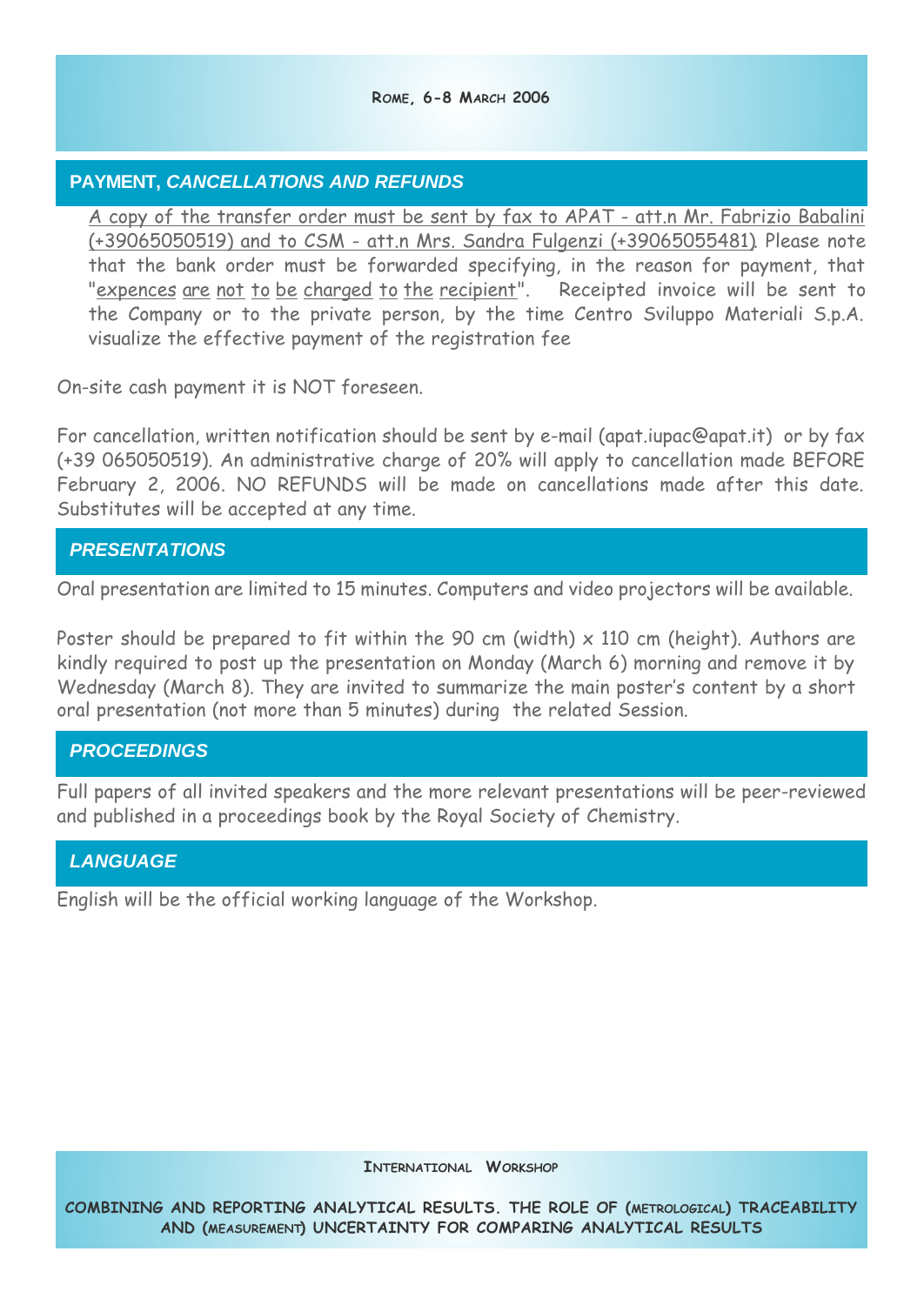#### **INTERNATIONAL WORKSHOP**

| <b>FINAL PROGRAMME</b> |                                                                 |                                                                                                                                                                                                                                                 |  |  |  |
|------------------------|-----------------------------------------------------------------|-------------------------------------------------------------------------------------------------------------------------------------------------------------------------------------------------------------------------------------------------|--|--|--|
| 08.30<br>09.00         | 09.00<br>09.15                                                  | March 6, 2006<br>Registration<br>Opening                                                                                                                                                                                                        |  |  |  |
|                        | SESSION 1: THE METROLOGICAL ISSUES IN THE INTERNATIONAL CONTEXT |                                                                                                                                                                                                                                                 |  |  |  |
|                        |                                                                 | INVITED SPEAKERS                                                                                                                                                                                                                                |  |  |  |
| 09.15                  | 09.40                                                           | Metrological Traceability - Stating the Problem and IUPAC Perspective<br>Paul DE BIEVRE (Belgium, Representing IUPAC), Ales FAJGELJ (Austria, International Atomic Energy Agency IAEA), Representing IUPAC, ISO/REMCO)                          |  |  |  |
| 09.40                  | 10.05                                                           | Environmental Metrology: the Italian Approach<br>Maria BELLI (Italy, Agenzia per la protezione dell'ambiente e per i servizi tecnici - APAT)                                                                                                    |  |  |  |
| 10.05                  | 10.30                                                           | Comparability and Quality of Experimental Data Under Different Quality Systems<br>Sergio CAROLI (Italy, Istituto Superiore di Sanità - ISS)                                                                                                     |  |  |  |
| 1030                   | 10.55                                                           | The Role of Traceability in Sustainable Development and Trade: the UNIDO Approach<br>Otto LOESENER (Austria, United Nations Industrial Development Organization, UNIDO)                                                                         |  |  |  |
| 10.55                  | 11.15                                                           | Coffee Break                                                                                                                                                                                                                                    |  |  |  |
|                        |                                                                 | ORAL PRESENTATIONS                                                                                                                                                                                                                              |  |  |  |
| 11.15                  | 11,30                                                           | Combination of Results from Several Measurements, Metrological or Management Effort<br>Werner HAESSELBARTH, Wolfram BREMSER (Germany, Federal Institute for Materials Research and Testing)                                                     |  |  |  |
| 11,30                  | 11.45                                                           | Quality Assurance of Chemical Measurements, Metrological or Management Effort<br>Mirko PROSEK (Slovenia, National Institute of Chemistry)                                                                                                       |  |  |  |
| 11,45                  | 12,00                                                           | A New Opportunity for the Thermal Metrology Community and for the Associated Chemical Communities:<br>The Evitherm Society<br>Franco PAVESE (Italy, Evitherm c/o Istituto Nazionale di Ricerca Metrologica -INRIM)                              |  |  |  |
| 12,00                  | 13,00                                                           | ROUND TABLE SESSION 1                                                                                                                                                                                                                           |  |  |  |
| 13.00                  | 14.00                                                           | Lunch                                                                                                                                                                                                                                           |  |  |  |
|                        | SESSION 2: TRACEABILITY AS A CHALLENGE FOR THE ANALYSTS         |                                                                                                                                                                                                                                                 |  |  |  |
|                        |                                                                 | INVITED SPEAKERS                                                                                                                                                                                                                                |  |  |  |
| 14.00                  | 14.25                                                           | Metrological Characteristics of the International Conventional Measurement Scales for Hydrogen and<br>Oxygen Stable Isotope Amount Ratios<br>Manfred GROENING (Austria, International Atomic Energy Agency IAEA)                                |  |  |  |
| 14.25                  | 14.50                                                           | Traceability of Air Quality Measurements (Ozone Italian Experience)<br>Maria Paola SASSI (Italy, Istituto Nazionale di Ricerca Metrologica - INRIM)                                                                                             |  |  |  |
| 14.50                  | 15,15                                                           | Metrological Traceability and Uncertainty of Measurement Results in Clinical Chemistry<br>Anders KALLNER (Sweden, Karolinska Hospital Dep. of Clinical chemistry, Representing IUPAC Chemistry and Human Health Division)<br>ORAL PRESENTATIONS |  |  |  |
| 15,15                  | 15.30                                                           | Traceability of pH in a Metrological Context<br>G. MEINRATH (France, RER Consultants)                                                                                                                                                           |  |  |  |
| 15.30                  | 15.45                                                           | Determination of PCBs in Organic Solution: an Example of Traceability Chain<br>Michela SEGA (Italy, Istituto Nazionale di Ricerca Metrologica, INRIM)                                                                                           |  |  |  |
| 15.45                  | 16.05                                                           | Coffee Break                                                                                                                                                                                                                                    |  |  |  |
| 16.05                  | 17.00                                                           | ROUND TABLE SESSION 2                                                                                                                                                                                                                           |  |  |  |
| 17.00                  | 18,00                                                           | POSTER SESSION                                                                                                                                                                                                                                  |  |  |  |
|                        |                                                                 | $\rightarrow$ The Place of Metrological Traceability in Quality Control Procedures for EDXFR Measurement Results<br>S. A. BAMFORD (Austria, International Atomic Energy Agency, Agency's Laboratories Seibersdorf - IAEA)                       |  |  |  |
|                        |                                                                 | $\rightarrow$ Traceability of Measurements in Pesticide Residues Analysis of Foodstuffs<br>G.F.C. CAMOES (Portugal - Faculdade de Ciências da Universidade de Lisboa - CECUL/DQB)                                                               |  |  |  |
|                        |                                                                 | $\rightarrow$ Uncertainty Analysis and Traceability in the Measurement of Air Pollution by Ozone with the Photometric Method<br>A. CAMPO (Italy, Department of Environmental Engineering and Sustainable Development, Polytechnic of Bari)      |  |  |  |
|                        |                                                                 | $\rightarrow$ Metrological Traceability for Analysis of Urine Samples at IAEA<br>Antonio CAPOTE-CUELLAR (Austria, International Atomic Energy Agency - IAEA)                                                                                    |  |  |  |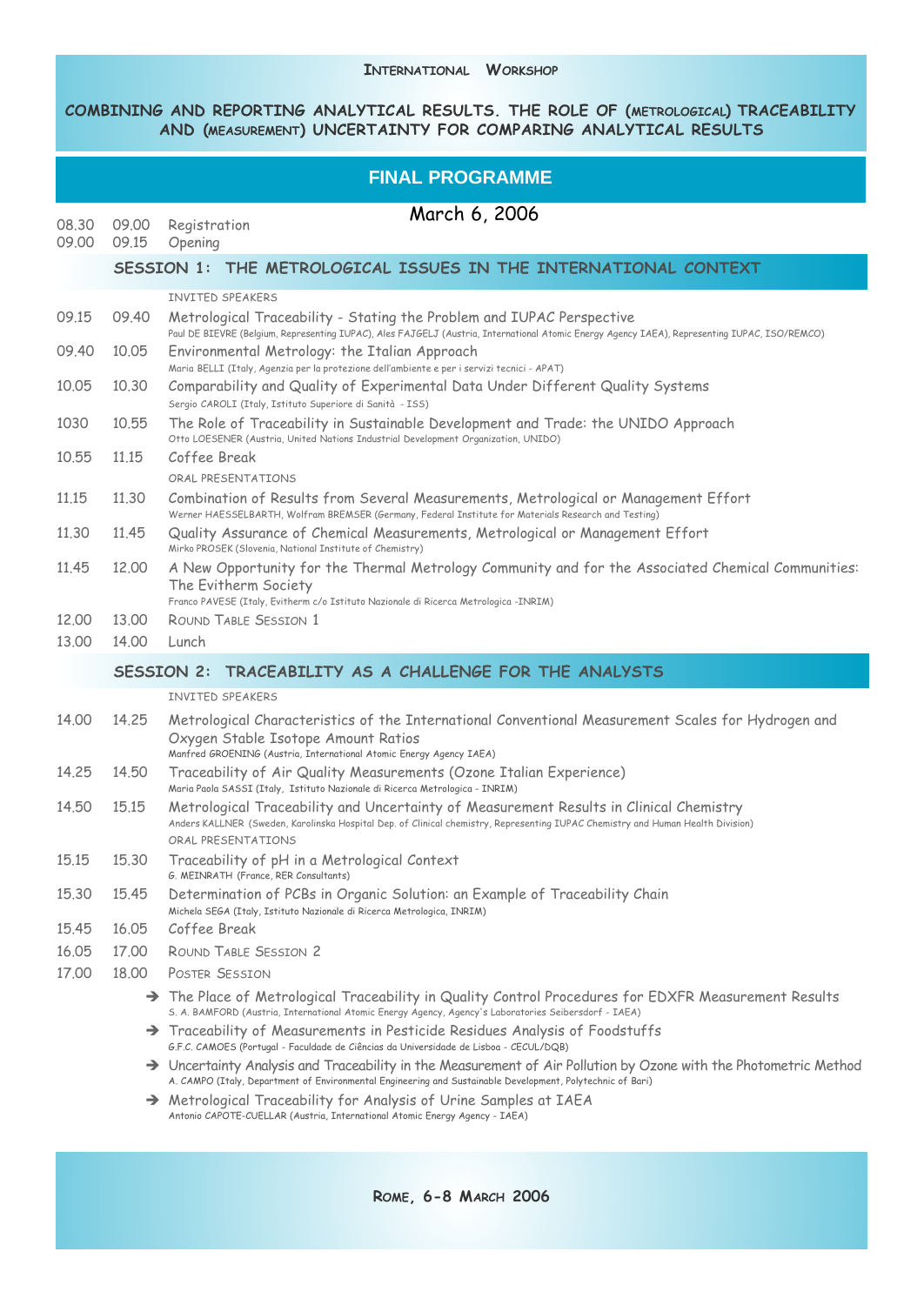#### **SESSION 2: TRACEABILITY AS A CHALLENGE FOR THE ANALYSTS**

- *17.00 18.00 POSTER SESSION*
	- → Integrated Remote Sensing and GIS Approach for Delineating the Ground Water Potential Zones in Giri *Catchment, Utthranchal Pradesh, India D.M.D.O.K. DISSANAYAKE (India)*
	- Ë *Quality Control of pH Measurements through Comparison of Primary and Secondary Apparatuses Paola FISICARO (Italy, Istituto Nazionale di Ricerca Metrologica - INRIM)*
	- Ë *Metrology in Complex Situations: Experiences With Thermodynamic Data G. MEINRATH (France, RER Consultants)*
	- → Some Traceability Problems in Analytical Assays of Interest in Thermal Metrology *Franco PAVESE (Italy, Evitherm c/o Istituto Nazionale di Ricerca Metrologica - INRIM)*

### *March 7, 2006*

#### **SESSION 3: THE UNCERTAINTY IN COMBINING AND REPORTING DATA**

```
INVITED SPEAKERS
```

| 08.45 | 09.10 | Developments in Uncertainty Evaluation: the Activity of JCGM/WG1<br>Walter BICH (Italy, Istituto Nazionale di Ricerca Metrologica - INRIM)                                     |
|-------|-------|--------------------------------------------------------------------------------------------------------------------------------------------------------------------------------|
| 09.10 | 09.35 | How to Combine Results Having Stated Uncertainties<br>MDavid Lee DUEWER (USA, NIST, Representing CIPM CCQM)                                                                    |
| 09.35 | 10.00 | Uncertainty and Traceability the View of the Analytical Chemist<br>Gemma RAURET (Spain, University of Barcellona)<br>ORAL PRESENTATIONS                                        |
| 10.00 | 10.15 | Harmonization of Terminology for the Quantification of Measurement Uncertainty<br>G.F.C. CAMOES (Portugal - Faculdade de Ciências da Universidade de Lisboa - CECUL/DQB)       |
| 10.15 | 10.30 | Propagating Non-Normally Distributed Uncertainty - The LJUNGSKILE Code<br>Ch. EKBERG (Sweden, Chalmers University of Technology, Nuclear Chemistry Group)                      |
| 10.30 | 10.45 | A Systematic Approach in the Evaluation of Uncertainty in Analytical Chemistry. Application to ICP-AES Analysis<br>Giovanna ZAPPA, (Italy, ENEA Research Centre Casaccia ROME) |
| 10.45 | 11.05 | Coffee Break                                                                                                                                                                   |
| 11.05 | 12.00 | <b>ROUND TABLE SESSION 3</b>                                                                                                                                                   |
| 12.00 | 12.50 | <b>POSTER SESSION</b>                                                                                                                                                          |
|       |       | A Colf Defensive Dressdure for the Full Colibration of a Dunemic Cad Douidan                                                                                                   |

- → Self Referring Procedure for fhe Full Calibration of a Dynamic Gas Devider *Roberto BELTRAMINI BOVERI (Italy, Be.T.A. Strumentazione Srl)*
- Ë *Investigation of Uncertainty Related to Measurements of Particulate Organic Pollutants Angelo CECINATO and Catia BALDUCCI, (Italy, CNR, Istituto sull'Inquinamento Atmosferico)*
- → Micronucleus Test in Fish Peripheral Erythrocytes: Variability in the Microscope Scoring *Daniela CONTI (Italy, Agenzia per la protezione dell'ambiente e per i servizi tecnici - APAT)*
- Ë *Time-Series Analysis of Efficiency Control Measurements in Gamma-Ray Spectrometry A. LIKAR (Slovenia, Jozef Stefan Institute - JSI)*
- → Estimation of Measurement Uncertainty for the Determination of Pesticide Residue in Water *F. PECORARO, R. VISTOCCO (Italy, Agenzia Provinciale per la Protezione dell'Ambiente di Bolzano)*
- → Evaluation of Uncertainties in Gamma Spectrometry: Application to Radioecological Problem *Naivo RABESIRANANA (Madagascar, Institut National des Sciences et Techniques Nucléaires - INSTN)*
- Ë *Evaluation of Intrinsic Uncertainty in k<sup>0</sup> NAA Borut SMODIS (Slovenia, Jozef Stefan Institute - JSI)*
- Ë *Reporting of Uncertainty in Environmental Monitoring of Radionuclides Beáta VARGA, Sándor TARJÁN (Hungary, National Food Investigation Institute (NFII)*
- → Digestion Protocol Validation/Determination of Trace Metals in Staple Foods by DPASV *VIQAR-UN-NISA (Pakistan. Institute of Nuclear Science and Technology)*

*12.50 13.50 Lunch*

#### **INTERNATIONAL WORKSHOP**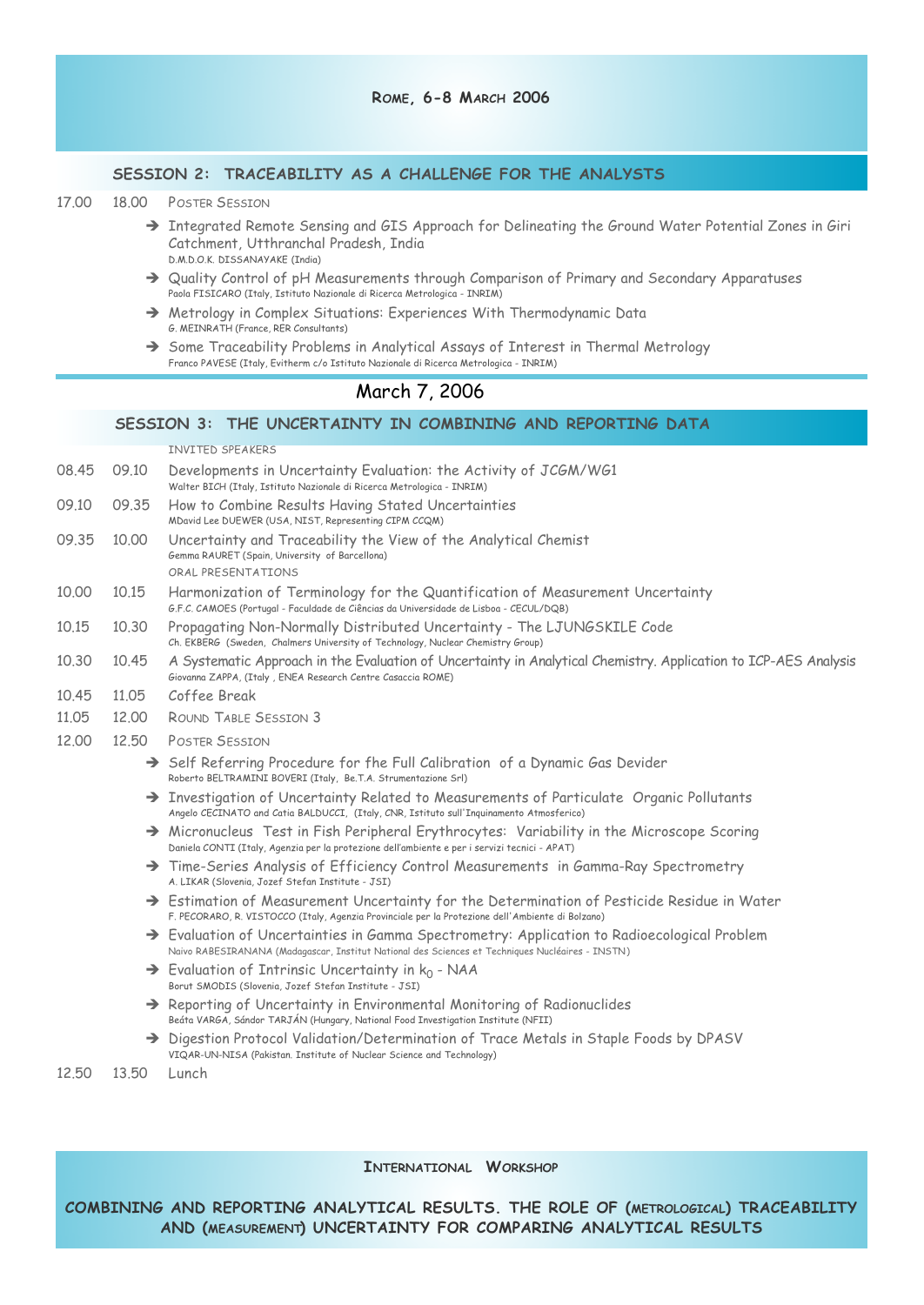#### **SESSION 4: UNCERTAINTY AND TRACEABILITY: THE ROLE OF REFERENCE MATERIALS**

*INVITED SPEAKERS*

- *13.50 14.15 The Use of Reference Materials in International Reference Maeasurement Systems and for Comparison of Analytical Data*
	- *Hendrik EMONS (Belgium, IRMM JRC, EC, Representing ISO REMCO)*
- *14.15 14.40 NMIJ Policy on CRM Development The Way to Realize the SI Traceable Matrix CRMs Koichi CHIBA (Japan, National Metrology Institute of Japan and AIST)*
- *14.40 15.05 Establishing Traceability for Consensus Means*
	- *Steve WOOD (UK, Laboratory of Government Chemists LGC, Representing ISO REMCO)*
- *15.05 15.30 Reference Materials for Waste Analysis Stefania BALZAMO (Italy, Agenzia per la protezione dell'ambiente e per i servizi tecnici - APAT), Fabrizio FALCIONI (Italy, Centro Sviluppo Materiali, S.p.A. - CSM) ORAL PRESENTATIONS*
- *15.30 15.45 Data Combination Strategies: Approaches and Examples from BAM Expertise in RM Certification Wolfram BREMSER (Germany, Federal Institute for Materials Research and Testing - BAM)*
- *15.45 16.05 Coffee Break*
- *16.05 17.00 ROUND TABLE SESSION 4*
- *17.00 17.30 POSTER SESSION*
	- → Estimation of Uncertainty and Monitoring Quality Data in the Determination of Aqua Regia Soluble *Metals in Soil*

*G.M. BEONE (Italy, Istituto di Chimica Agraria ed Ambientale, Università Cattolica del Sacro Cuore)*

- → The CSM Approach to the Calculation of the Uncertainty in XRF Analysis of Low- and High-alloyed Steels *Elena CELIA (Italy, Centro Sviluppo Materiali, S.p.A. CSM)*
- → Determination of Arsenic, Lead and Selenium in Fish Tissue by ICP-MS Analysis: Method Validation and *Uncertainty Statements*

*Damiano CENTIOLI (Italy, Agenzia per la protezione dell'ambiente e per i servizi tecnici - APAT)*

Ë *Quality Assessment of k<sup>0</sup> -INAA by Analysis of Different Reference Materials with Inorganic Matrices Using the KAYZERO/SOLCOI Software*

*Radojko JACIMOVIC, Zvonka JERAN (Slovenia, Jozef Stefan Institute - JSI)*

- → Handbook for Internal Quality Control in Analytical Laboratories The Trollbook *Bertil MAGNUSSON (Sweden, Swedish National Testing and Research Institute)*
- $\rightarrow$  The Importance of the Measurement Uncertainty in the O.E.S. Chemical Analysis of Metal Alloys *A. VECCHI (Italy, T&C-Eurolab)*

### *March 8, 2006*

#### **SESSION 5: IMPROVING THE QUALITY OF THE DATA THROUGH A CONTINUOUS COMPARISON BETWEEN THE LABORATORIES**

*INVITED SPEAKERS 09.15 09.40 Comparison of Different Approaches to Evaluate Proficiency Test Data Umberto SANSONE (Austria, International Atomic Energy Agency IAEA) 09.40 10.05 Distribution of Proficiency Testing Results and their Comparability Ilya KUSELMAN (Israel, National Physical Laboratory of Israel, Representing CITAC) 10.05 10.30 Proficiency Testing: Needs, Approach and Perspectives in Italy Paolo de ZORZI (Italy, Agenzia per la protezione dell'ambiente e per i servizi tecnici - APAT) 10.30 10.55 Proficiency Testing in the Biomedical Field: from Definitions of Targets to Use of PT/EQAS Data by End-Users Marina PATRIARCA, Antonio MENDITTO (Italy, Istituto Superiore di Sanità, ISS) 10.55 11.15 Coffee Break ORAL PRESENTATIONS 11.15 11.30 Measurement Uncertainty and its Role in Proficiency Testing Scheme - Case Study ILC Waste Water Magda COTMAN (Slovenia, National Institute of Chemistry) 11.30 11.45 The Proficiency Testing of Laboratories: a First Approach to Implement Bayesian Methods in the Assessment of Performance M.L. ROMERO (Spain, CIEMAT) 11.45 12.00 The En, Uscore and Accuracy Parameters - A Topic to Debate Em. CINCU (Romania, National Institute for Physics and Nuclear Engineering - IFIN-HH)*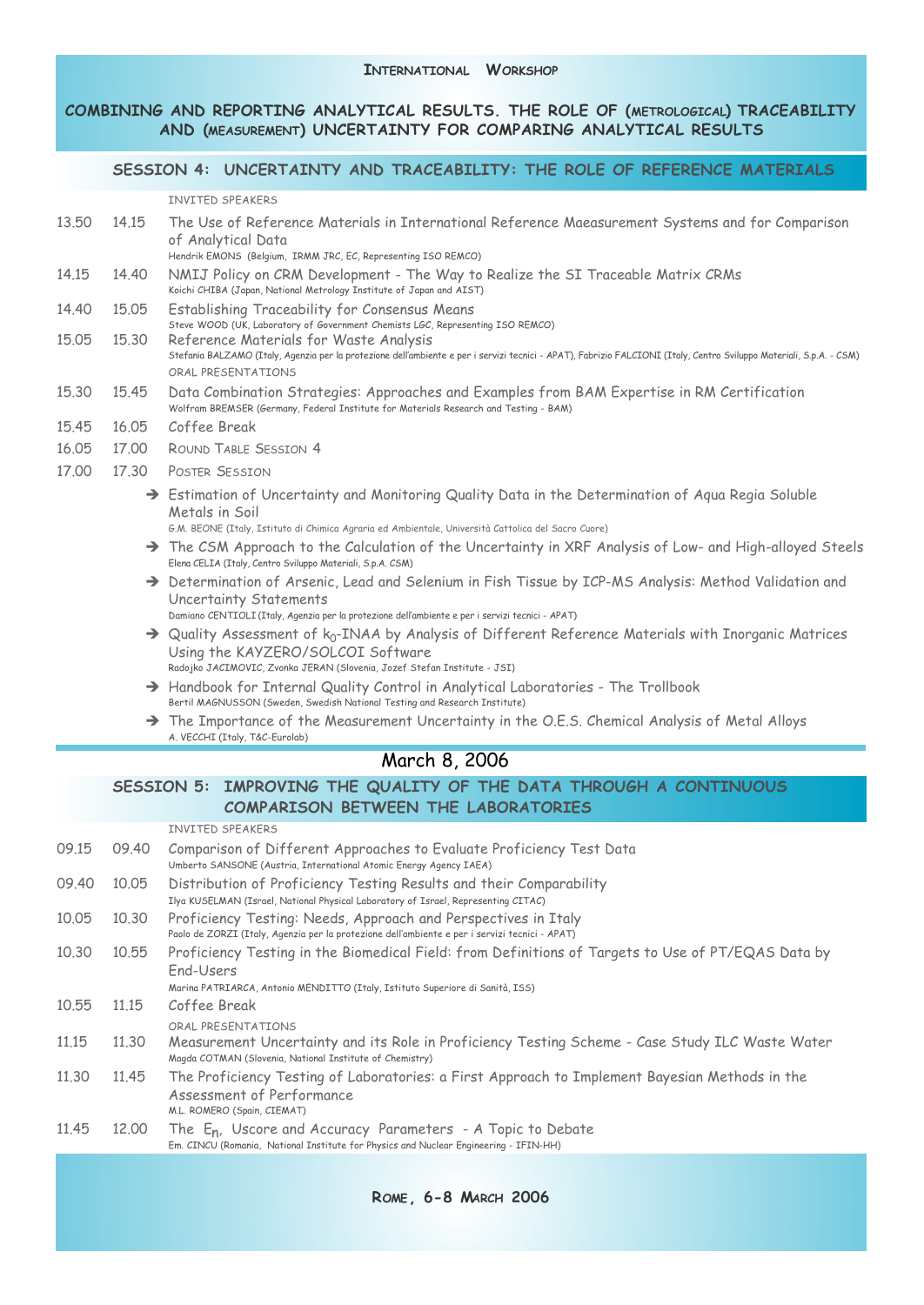#### **ROME, 6-8 MARCH 2006**

#### **SESSION 5: IMPROVING THE QUALITY OF THE DATA THROUGH A CONTINUOUS COMPARISON BETWEEN THE LABORATORIES**

- *12.00 13.00 ROUND TABLE SESSION 5*
- *13.00 14.00 Lunch*
- *14.00 14.30 POSTER SESSION*
	- → Determination of Radionuclides in Foodstuff and Environmental Samples at CPHR: Traceability and *Uncertainty Calculation*
		- *Jorge A. CARRAZANA GONZÁLEZ (Cuba, Center of Radiation Protection and Higiene -CPHR)*
	- → Collaborative Study for Pesticides Residues Determination in Water Samples *Vittoria GIUDICE (Italy, Agenzia Regionale per la Protezione dell'Ambiente Regione Sicilia - ARPA Sicilia)*
	- Ë *Gross* α*/*β *Measurements in Drinking Waters by Liquid Scintilation Technique: Validation and Interlaboratory Comparison Data I. LOPES, (Portugal, Nuclear and Technological Institute)*
	- → Monitoring of Surface Water in Wallonia Impact of the Uncertainty of Measurement on the Conformity *Assesment of Pisciculous Sites*
	- *Philippe MAETZ (Belgium, Institut Scientifique de Service Public)*
	- → Determination of Non-Volatile Ions and Elements in Airborne Particulate Matter: Development of a *Sample-By-Sample Quality Control Scheme C. PERRINO (Italy C.N.R. Institute for Atmospheric Pollution)*
	- Ë *Improvement of a Radiochemical Laboratory by Fourteen Years Participation in an Intercomparison Program M.H.T.TADDEI, (Brazil, Comissão Nacional de Energia Nuclear - CNEN)*
- *14.30 16.30 WORKSHOP CONCLUSION* **"Quid agam?"** *(Actions for tomorrow)*

**INTERNATIONAL WORKSHOP**